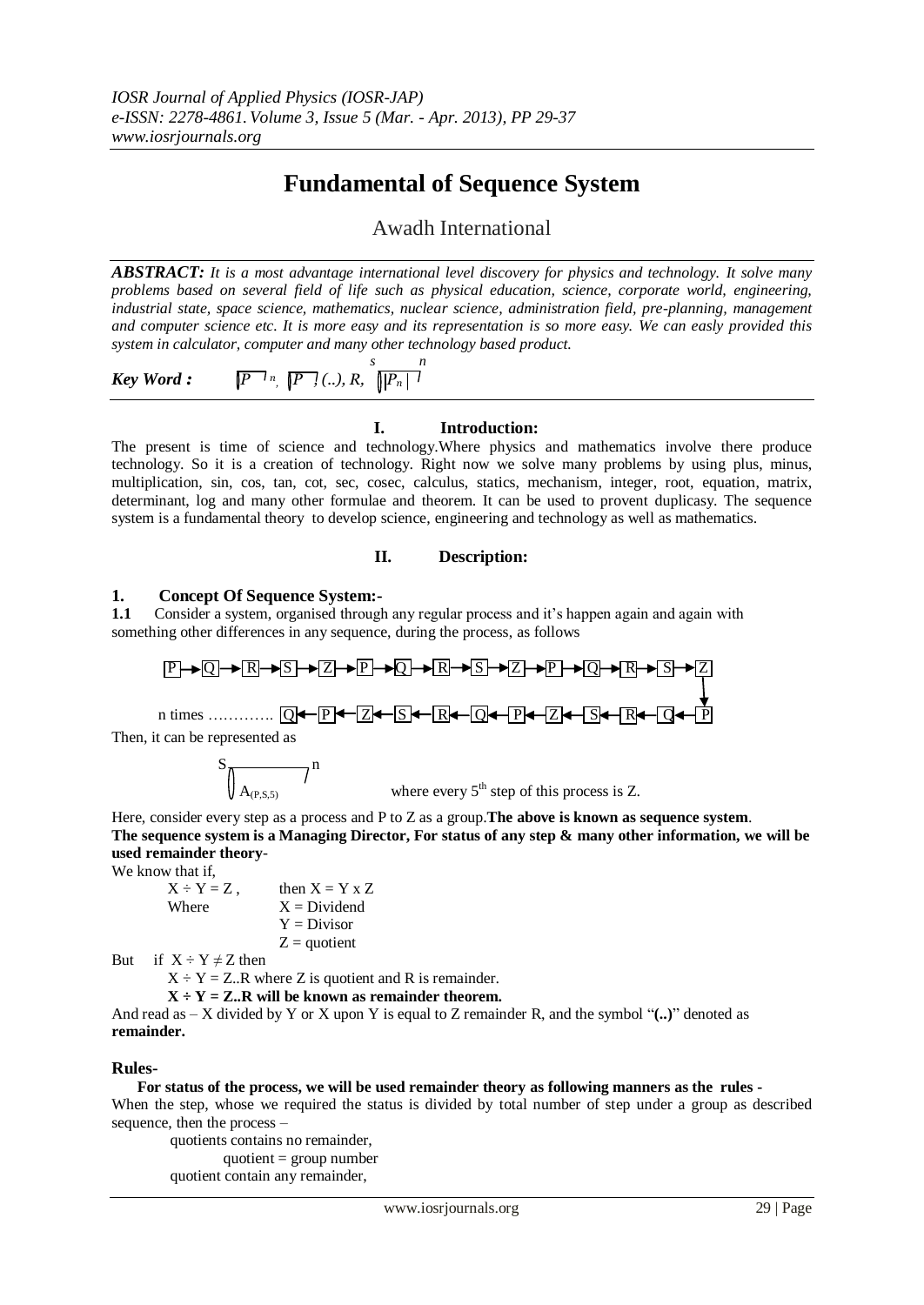```
quoitent+1 = group number
And for status of the step of process-
         If remainder is 1, then the step will be P.
         If remainder is 2, then the step will be Q. 
         If remainder is 3, then the step will be R. 
         If remainder is 4, then the step will be S.
         If remainder is 0, then the step will be Z. 
Now, consider P to Z as a group. To find out the status of 15<sup>th</sup> and 19<sup>th</sup> step
Given that, Total number of step under group = 5, then by using remainder theory–
                              15 \div 5 = 3.0We know that if quotient contains no remainder then, 
                            group number = quotientso, group number = 3,
Here remainder is zero so step will Z.
Hence the 15<sup>th</sup> step will be under group number 3 and status of kinds of process will be Z.
For status of step number 19,
                            19:5=3.4We know that if quotient contains any remainder then,
                           group number = quotient + 1so, group number = 3+1=4Hence the step number 19<sup>th</sup> exist in group number 4 and type will be S.
```
#### **II. Fundamental of Sequence System**

### **2.1 Fundamental-1**

To manufacture a product of 150 litre Z,50 litre solution (A)diluted with 60 litre solution (B)to produce solution 110 litre (C), now it is heated upto  $80^{\circ}$  C, the solution 70 litre D is prepared, now it is diluted with 30 litre solution E, the 100 litre solution of F is occurred next it is freezited upto  $-2^{\circ}$  C with a solid G (50 kgs) to occure H, it produce products I (150 ltre) , now it is sealed and packed to sell in market. There some destroy material are occurred which collect in a container(J). The process is completed and a product Z (150 ltre) will be ready to sport. The whole process completed in 11 steps its process can be represented on paper as a-

$$
\left.\raisebox{9pt}{\hspace{-2pt}}\right)^s \sqrt{\rule{0pt}{5pt}}_{P_{(A,J,11)}} \int
$$

Where P shows process  $\&$  s shows that every  $11^{th}$  step of this process is Z.

This is a process of production for one unit Z. For more production it is done again and again as following-

A**→**B**→**C**→**D**→**E**→**F**→**G**→**H**→**I**→**J**→**Z**→**A**→**B**→**C**→**D**→**E**→**F**→**G**→**H**→**I**→**J**→**Z…………..n times

### **2.2 Fundamental-2**

If a system is work done in the form of  $P_1 \rightarrow P_2 \rightarrow P_3 \rightarrow P_4 \rightarrow P_5 \rightarrow P_6 \rightarrow P_7 \rightarrow P_8 \rightarrow P_9 \rightarrow P_{10} \rightarrow P_{11} \rightarrow P_{12} \rightarrow P_{13} \rightarrow P_{14} \dots \dots \dots \dots$ n times

**2.3 Fundamental-3**

If a system is work done in the form of<br>  $P_1 \rightarrow P_2 \rightarrow P_3 \rightarrow P_4 \rightarrow X \rightarrow P_6 \rightarrow P_7 \rightarrow P_8 \rightarrow P_9 \rightarrow X \rightarrow P_{11} \rightarrow P_{12} \rightarrow P_{13} \rightarrow P_{14} \dots \dots \dots \dots$  times  $\begin{array}{c} s \\ \hline \\ \end{array}$  $P_1 \rightarrow P_2 \rightarrow P_3 \rightarrow P_4 \rightarrow X \rightarrow P_6 \rightarrow P_7 \rightarrow P_8 \rightarrow P_9 \rightarrow X \rightarrow P_{11} \rightarrow P_{12} \rightarrow P_{13} \rightarrow P_{14} \dots \dots \dots \dots$  times S shows that every  $5<sup>th</sup>$  step of this process is X.  $n=1$ 

**2.4 Fundamental-4**<br>  $x_1, x_2, x_3, P, x_5, x_6, x_7, P, x_9, x_{10}, x_{11}, P, x_{13}, x_{14}, x_{15}, P, x_{17}, x_{18}, x_{19}, P, x_{21} \dots \dots \dots \text{ n times} = \sqrt{\frac{s}{x_n}}$  $x_1, x_2, x_3, P, x_5, x_6, x_7, P, x_9, x_{10}, x_{11}, P, x_{13}, x_{14}, x_{15}, P, x_{17}, x_{18}, x_{19}, P, x_{21} \ldots \ldots \ldots \ldots \ldots \text{n times} =$ S shows that every  $4<sup>th</sup>$  term of this process is P. n=1

 $x=1$ 

**2.5 Fundamental-5** n  $2 < 4 < 6 < 8 < 10 < 12 < 14 \dots$  times

 $=$   $\sqrt{P_n}$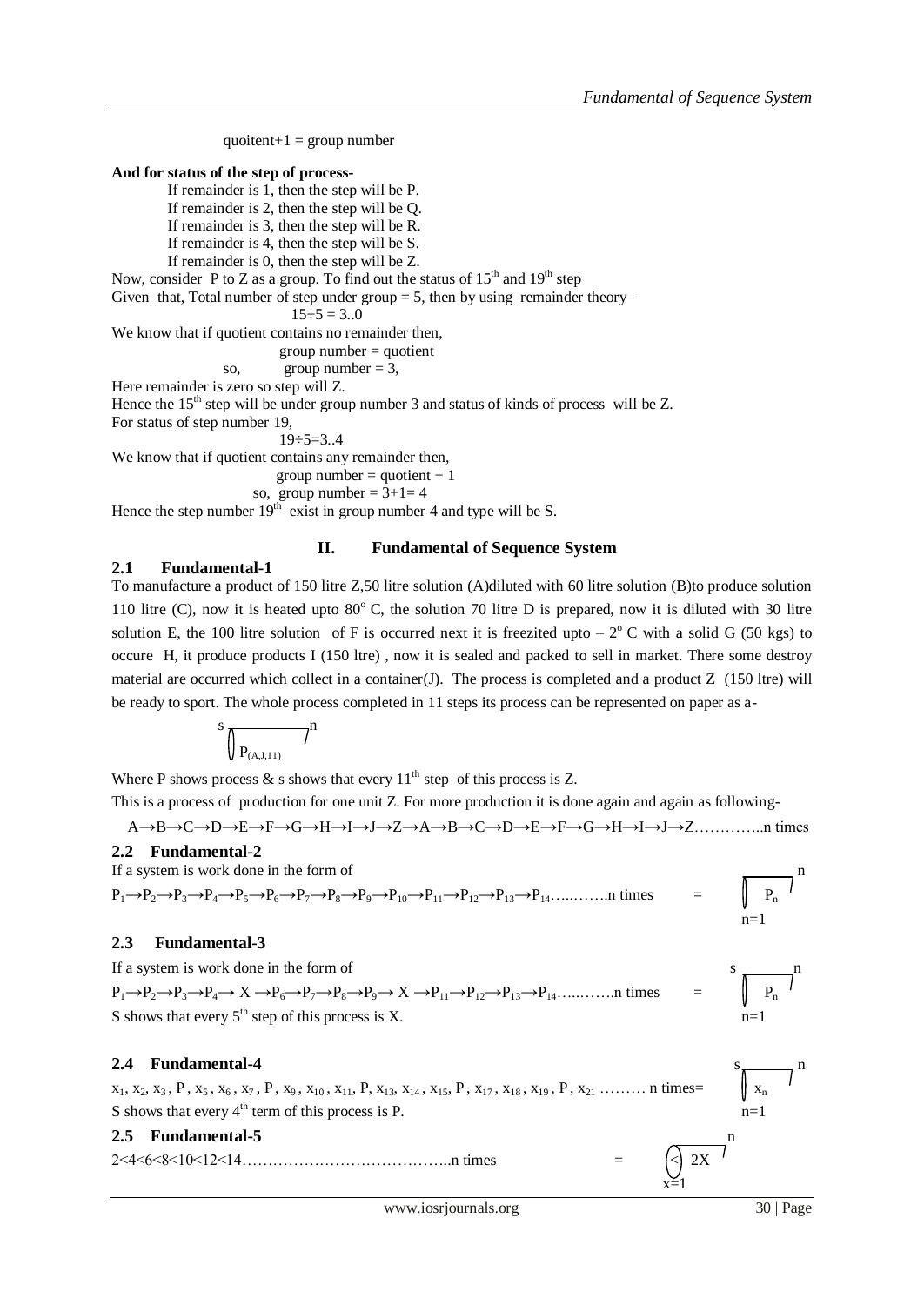| 2.6 |                                                  | <b>Fundamental-6</b>                                                                                                               |                 |                                                           |                              |                                    |                                   |                             |                                                             |                                |              |  |
|-----|--------------------------------------------------|------------------------------------------------------------------------------------------------------------------------------------|-----------------|-----------------------------------------------------------|------------------------------|------------------------------------|-----------------------------------|-----------------------------|-------------------------------------------------------------|--------------------------------|--------------|--|
|     |                                                  |                                                                                                                                    |                 |                                                           |                              |                                    |                                   |                             | $=$                                                         |                                | 10X<br>$x=1$ |  |
| 2.7 |                                                  | <b>Fundamental-7</b>                                                                                                               |                 |                                                           |                              |                                    |                                   |                             | $=$                                                         | $\bigtriangledown$ 2X<br>$x=1$ | n            |  |
| 2.8 |                                                  | <b>Fundamental -8</b>                                                                                                              |                 |                                                           |                              |                                    |                                   |                             |                                                             |                                |              |  |
|     |                                                  |                                                                                                                                    |                 |                                                           |                              |                                    |                                   |                             |                                                             | $^{+}$                         | 3X           |  |
| 2.9 | $x=1$<br>Fundamental-9:- Matrix/Determinate type |                                                                                                                                    |                 |                                                           |                              |                                    |                                   |                             |                                                             |                                |              |  |
|     | $\mathbf{A}$                                     | $\mathbf{A}$                                                                                                                       | $\mathbf{A}$    | $\mathbf{A}$                                              | $\mathbf{A}$                 | A                                  | A                                 | A                           | A                                                           | A                              |              |  |
|     | $\mathbf{A}$                                     | $\mathbf{A}$                                                                                                                       | $\mathbf{A}$    | A                                                         | $\mathbf{A}$                 | $A \quad \blacksquare$             | $\mathbf{A}$                      | $\mathbf A$                 | A                                                           | A                              |              |  |
|     | $\mathsf{A}$                                     | $A \qquad A$                                                                                                                       |                 | $\mathbf A$                                               | $\mathbf A$                  | $\mathbf A$                        | $\mathbf A$                       | $\mathbf A$                 | $\mathbf{A}$                                                | A                              | A            |  |
|     | A                                                | $A \qquad A$                                                                                                                       |                 | A                                                         | $\mathbf A$                  | $\mathbf A$                        | $\mathbf A$                       | $\mathbf{A}$                | A                                                           | A                              |              |  |
|     | $\ddotsc$                                        | $\sim 10^{-10}$                                                                                                                    | $\sim 10^{-10}$ | $\mathcal{L}_{\text{max}}$ and $\mathcal{L}_{\text{max}}$ | $\Delta \omega$ and $\omega$ | $\sim 10^{-10}$                    | $\mathbf{1.1}$ and $\mathbf{1.1}$ | $\mathbf{a}$ .              | $\mathbf{1}$ , $\mathbf{1}$                                 | $\ddotsc$                      |              |  |
|     | $\ddotsc$                                        | $\ddotsc$                                                                                                                          | $\ddots$        | $\ddotsc$                                                 | $\ddots$                     | $\ddots$                           | $\ddots$                          | $\ddotsc$                   | $\ddotsc$                                                   | $\ddotsc$                      |              |  |
|     |                                                  | 2.10 Fundamental-10                                                                                                                |                 |                                                           |                              |                                    |                                   |                             |                                                             |                                |              |  |
|     | A                                                | A                                                                                                                                  | A               | A                                                         | A                            | P <sub>1</sub>                     | A                                 | A                           | A                                                           | A                              |              |  |
|     | $\mathbf{A}$                                     | P                                                                                                                                  | $\mathbf{A}$    | $\mathbf{A}$                                              | $\mathbf{A}$                 | $\mathbf{A}$                       | $\mathbf{A}$                      | P                           | $\mathbf{A}$                                                | $\mathbf{A}$                   |              |  |
|     | $\mathbf{A}$                                     | $\mathbf{A}$                                                                                                                       | $\mathbf{A}$    | P                                                         | $\mathbf{A}$                 | $\mathbf{A}$                       | $\mathbf{A}$                      | $\mathbf A$                 | $\mathbf{A}$                                                | $\mathbf{P}$                   |              |  |
|     | $\mathbf{A}$                                     | $\mathbf{A}$                                                                                                                       | A               | A                                                         | P                            | A                                  | $A \quad \blacksquare$            | $\mathbf{A}$                | $\mathbf{A}$                                                | A                              |              |  |
|     | $\ddotsc$                                        | $\ddots$                                                                                                                           | $\ddotsc$       | $\ddotsc$                                                 | $\ddotsc$                    | $\ddotsc$                          | $\ddotsc$                         | $\mathbf{1}$ .              | $\ddotsc$                                                   |                                |              |  |
|     |                                                  |                                                                                                                                    | $\ldots$        | $\ddotsc$                                                 | $\ldots$                     | $\ddots$                           | $\ddotsc$                         | $\ddotsc$                   | $\ddot{\phantom{a}}$                                        | $\ddotsc$                      |              |  |
|     |                                                  | S shows that every $6^{th}$ term of this system is P.                                                                              |                 |                                                           |                              |                                    |                                   |                             |                                                             |                                |              |  |
|     |                                                  | 2.11 Fundamental-11                                                                                                                |                 |                                                           |                              |                                    |                                   |                             |                                                             |                                |              |  |
|     | $P_1$                                            | $P_6$                                                                                                                              |                 |                                                           |                              |                                    |                                   |                             |                                                             |                                |              |  |
|     | P <sub>2</sub>                                   | $P_7$                                                                                                                              |                 |                                                           |                              |                                    |                                   |                             |                                                             |                                |              |  |
|     |                                                  |                                                                                                                                    |                 |                                                           |                              |                                    |                                   | S                           | n                                                           |                                |              |  |
|     | $P_3$                                            | $P_8$                                                                                                                              |                 |                                                           |                              |                                    | $=$                               |                             | $\left\  \begin{array}{c} 1, n, 5 \end{array} \right\  P_n$ |                                |              |  |
|     | $P_4$                                            | P <sub>9</sub>                                                                                                                     |                 |                                                           |                              |                                    |                                   |                             |                                                             |                                |              |  |
|     | $P_5$                                            | $P_{10}$                                                                                                                           |                 |                                                           |                              |                                    |                                   |                             |                                                             |                                |              |  |
|     |                                                  | 2.12 Fundamental -12                                                                                                               |                 |                                                           |                              |                                    |                                   |                             |                                                             |                                |              |  |
|     |                                                  | If there is a system                                                                                                               |                 |                                                           |                              |                                    |                                   |                             |                                                             |                                |              |  |
|     | $P_1$                                            | $P_2$                                                                                                                              | $P_3$           | $P_4$                                                     | $P_5$                        | $P_1$                              | $P_2$                             | $P_3$                       | $P_4$                                                       | $P_5$                          |              |  |
|     | $P_1$                                            | $P_2$                                                                                                                              | $P_3$           | $P_4$                                                     |                              |                                    | $P_2$                             | $P_3$                       | $P_4$                                                       | $P_5$                          |              |  |
|     | $P_1$                                            | $P_2$ $P_3$                                                                                                                        |                 | $P_4$                                                     |                              | $P_5$ $P_1$<br>$P_5$ $P_1$         | $P_2$                             | $P_3$                       | $P_4$                                                       | $P_5$                          |              |  |
|     | $P_1$                                            |                                                                                                                                    | $P_2$ $P_3$     | $P_4$                                                     | $P_5$                        | $P_1$                              | $P_2$                             | $P_3$                       | $P_4$                                                       | $P_5$                          |              |  |
|     | $\ddotsc$                                        | $\mathbf{u} = \mathbf{u} \cdot \mathbf{u}$ and $\mathbf{u} = \mathbf{u} \cdot \mathbf{u}$                                          |                 | $\ddotsc$                                                 | $\ddotsc$                    | $\mathbf{H}^{(1)}$                 | $\mathbf{a}$ and $\mathbf{b}$     | $\Delta\sigma$ and $\sigma$ | $\mathbf{11}$                                               | $\ddotsc$                      |              |  |
|     | $\ddotsc$                                        | $\Delta\omega_{\rm{eff}}=0.01$ and $\Delta\omega_{\rm{eff}}$                                                                       |                 | $\ddot{\phantom{a}}$                                      | $\mathbf{A}^{\mathbf{A}}$    | $\mathbb{Z}^{\mathbb{Z}^{\times}}$ | $\mathbf{1}$ , $\mathbf{1}$       | $\mathbf{1.1}$ .            | $\ddotsc$                                                   | $\ddotsc$                      |              |  |
|     |                                                  | Consider $P_1$ , $P_2$ , $P_3$ , $P_4$ , $P_5$ as a group organized in 10 row.<br>Then under sequence system it can be written as. |                 |                                                           |                              |                                    |                                   |                             |                                                             |                                |              |  |
|     |                                                  | $ P _{(1, 5, 10)}$                                                                                                                 |                 |                                                           |                              |                                    |                                   |                             |                                                             |                                |              |  |
|     |                                                  |                                                                                                                                    |                 |                                                           |                              |                                    |                                   |                             |                                                             |                                |              |  |

For status of group and kind of member –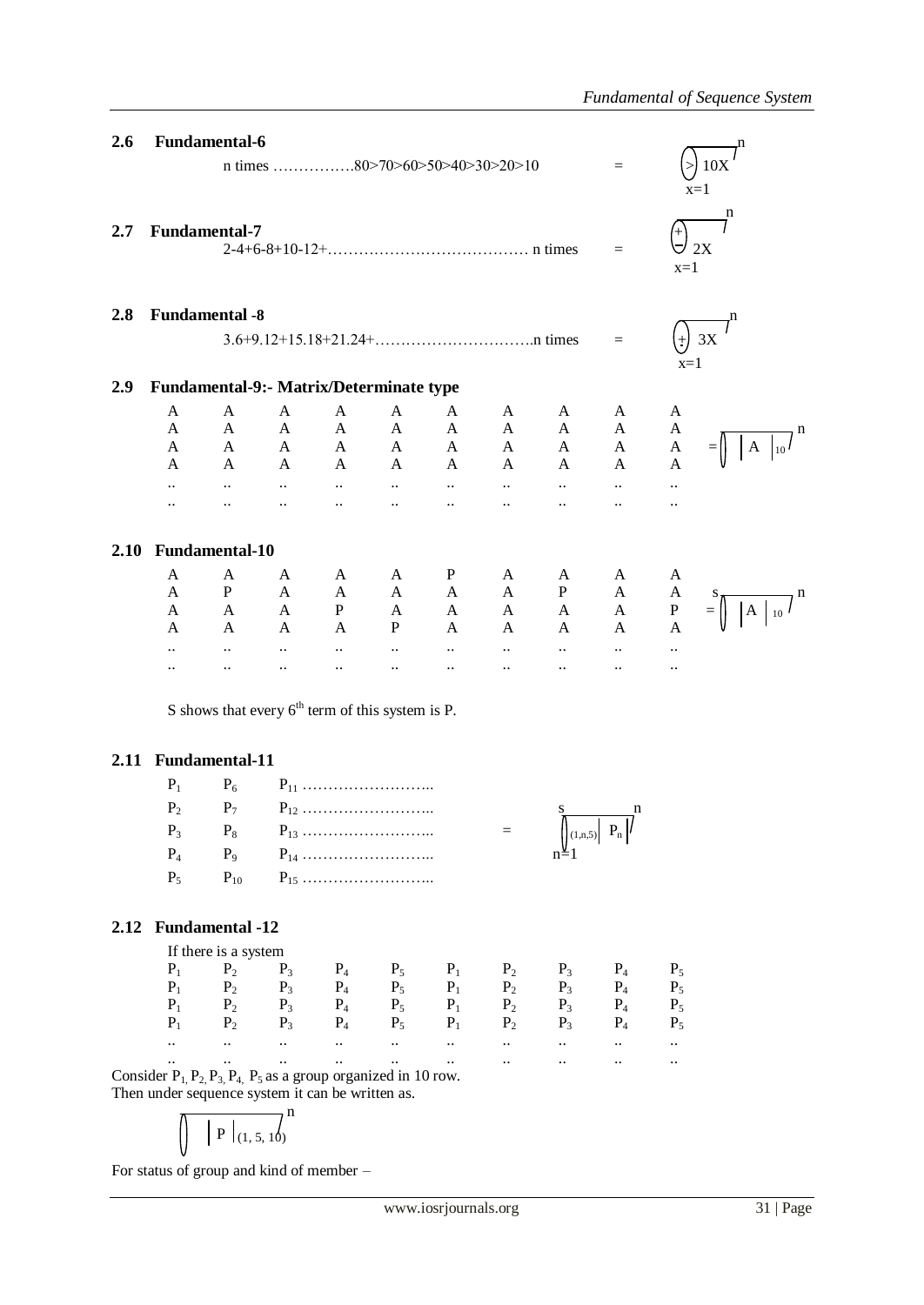Applying remainder theory,

If any term more than 5 divided by 5, then

When quotients have no remainder then the quotient will be group number

When quotient have any remainder then the quotient+1 will be group number, and

If remainder is 1 the step will be  $P_1$ 

If remainder is 2 the step will be  $P_2$ 

If remainder is 3 the step will be  $P_3$ 

If remainder is 4 the step will be  $P_4$ 

If remainder is 0 the step will be  $P_5$ 

### **For row-**

If any term more than 10 divided by 10 then –

If quotients have no remainder the quotient will be column number.

If quotient have any remainder the (32uotient+1) will be column number.

#### **2.13 Fundamental -13**

|  | If any system organized as - |  |                                                                                                                                                                                                   |          |
|--|------------------------------|--|---------------------------------------------------------------------------------------------------------------------------------------------------------------------------------------------------|----------|
|  |                              |  | $X_1$ $X_2$ $X_3$ $X_4$ $X_5$ $X_6$ $X_7$ $X_8$                                                                                                                                                   |          |
|  |                              |  | ${\rm X_9} \hspace{1cm} {\rm X_{10}} \hspace{1cm} {\rm X_{11}} \hspace{1cm} {\rm X_{12}} \hspace{1cm} {\rm X_{13}} \hspace{1cm} {\rm X_{14}} \hspace{1cm} {\rm X_{15}} \hspace{1cm} {\rm X_{16}}$ |          |
|  |                              |  | $X_{17}$ $X_{18}$ $X_{18}$ $X_{19}$ $X_{21}$ $X_{22}$ $X_{23}$                                                                                                                                    | $X_{24}$ |

.. .. .. .. .. .. .. .. Then under sequence system it can be written as

$$
\bigcap_{n=1}^{\infty} |X_n| (1, n, 8)
$$

#### **For column**

Applying remainder theory,

When any term more than 8 divided by 8 then –

If quotients have no remainder the quotient will be column number.

If quotient have any remainder the (quoitent+1) will be column number.

#### **2.14 Fundamental -14**

If any system organized as –

|  | $X_7$ | $X_{10}$ $X_{13}$ $X_{16}$                 |                    | $X_{19}$ |          |
|--|-------|--------------------------------------------|--------------------|----------|----------|
|  |       | $X_{11}$                                   | $X_{14} \t X_{17}$ | $X_{20}$ | $X_{23}$ |
|  |       | $X_9 = X_{12} = X_{15}$                    | $X_{18}$ .         | $X_{21}$ |          |
|  |       | inder seguence system it can be written as |                    |          |          |

Then under sequence system it can be written as

 n  $\left| \right|_{(1,n, 3)} \left| X_n \right|$ 

#### **For row**

Applying remainder theory,

When any term more than 3 divided by 3 then –

If quotients have no remainder the quotient will be row number.

If quotient have any remainder the (quoitent+1) will be row number.

#### **III. Application**

### **3.1 Physics**

**3.1.1 Radio activity** : The process by which a nucleus of an unstable atom loses energy by emitting particles of ionizing radiation. A material that spontaneously emits this kind of radiation which include the emission of energetic  $\alpha$  -particle,  $\beta$  -particle and  $\gamma$  -particle, consider as radio activity.

 $\alpha$ ,  $\beta$ ,  $\gamma$  decay mean loses of energies. When –

One  $\alpha$  particle decay -

loss of atomic number 2.

loss of atomic mass number 4.

One  $\beta$ , particle decay-

increase atomic number 1

increase atomic mass number zero.

If Z is a atom contain atomic mass number 210 and atomic number 90.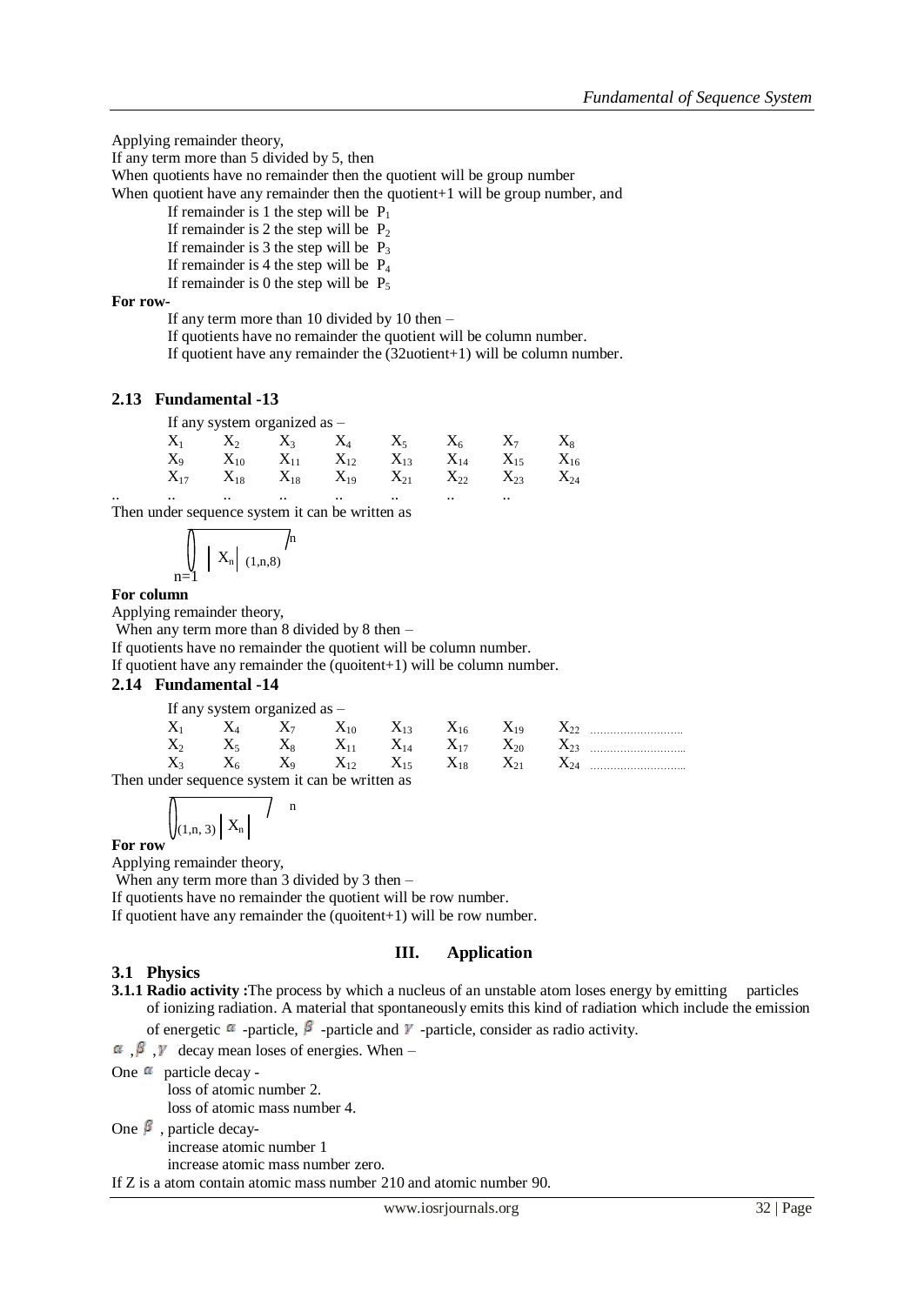then under sequence system it can be generally shows as –

$$
\left(\int_{\substack{x,y=1}}^{\infty} Z \frac{e^{-\deg y}}{2 \log \deg(y) + e^{-\deg(y)}} Z^{(210-4y)} \right)^{40}
$$
\nShow the gene

eral formof  $\alpha, \beta$  – decay.

**If we have find out the status after 8**  $\alpha$ **,**  $\beta$  **decay, then** 

It is given that,

 $x,y=8$  $_{(90-2x)}Z^{210-4y} = _{(90-16)}Z^{210-32} =$   $_{74}Z^{178}$ 

After 8  $\alpha$ ,  $\beta$  -decay the atom will be contains atomic number 74 and atomic mass number 178.

#### **3.2 Industrial state –**

–

.

Consider A is product of 100 gm. per piece. To manufactured it's 45gmX, 20gmY and 35gmZ material are used. Find out the total material used for 200 piece. This whole process can be written as –

$$
\sqrt{(45X+20Y+35Z)}^{n}
$$

 $(x,y,z=1)$ Here  $45X+20Y+35Z$  is not an equation For 200 piece-

$$
X, Y, Z=200
$$
  
So, 45X+20Y+35Z is,  

$$
X=45 \times 200=9000
$$
  

$$
Y=20 \times 200=4000
$$

$$
Z = 35 \times 200 = 7000
$$

Total material used for 200 piece =45 x200+20 x200 +35 x200 =20000 gm =20 Kg Hence 20Kg material used for 200 piece

#### **3.3 In corporate world (To provant duplicasy)**

A manufacturing company launches your product in market, To prevent duplicity we used coding system as

| Batch No. |                         |    |    |    |    |             |    | UI          |                         |    |           |           |              |        |     |             |
|-----------|-------------------------|----|----|----|----|-------------|----|-------------|-------------------------|----|-----------|-----------|--------------|--------|-----|-------------|
| Lot No.   | Λ1<br>UΙ                | 02 | 03 | 04 | 05 | 06          | 07 | 08          | 09                      | 10 | -1<br>1 T | ר ו<br>14 | $\sim$<br>⊥⊃ | 14     | 1 J | 16          |
| Product   | $\mathbf{\bar{r}}$<br>◡ | А  | B  | D  |    | $\sim$<br>◡ | R  | $\sim$<br>ມ | $\mathbf{\bar{n}}$<br>◡ | A  | B         | D         | ⌒            | $\sim$ | R   | $\sim$<br>N |
| Code      |                         |    |    |    |    |             |    |             |                         |    |           |           |              |        |     |             |

| <b>Batch</b>    |    | 02 |    |    |    |             |    |        |        |    |            |           |              |                 |              |                        |
|-----------------|----|----|----|----|----|-------------|----|--------|--------|----|------------|-----------|--------------|-----------------|--------------|------------------------|
| No.<br>Lot No.  | 01 | 02 | 03 | 04 | 05 | 06          | 07 | 08     | 09     | 10 | - 1<br>1 T | ר ו<br>14 | $\sim$<br>IJ | 14              | ⊥J           | 16                     |
| Product<br>Code | D  | A  | B  | D  |    | $\sim$<br>◡ | R  | C<br>N | n<br>◡ | A  | B          | D         | ⌒            | $\sqrt{ }$<br>◡ | $\mathbb{R}$ | $\mathbf{\Omega}$<br>د |

| Batch<br>N <sub>o</sub>    |    |    |         |    |    |        |    | 03          |    |    |   |   |                          |        |        |                         |
|----------------------------|----|----|---------|----|----|--------|----|-------------|----|----|---|---|--------------------------|--------|--------|-------------------------|
| Lot No.                    | 01 | 02 | ∩∩<br>U | 04 | 05 | 06     | 07 | 08          | 09 | 10 |   |   | $\overline{\phantom{a}}$ | 14     |        | 1 U                     |
| Product<br>$\mathrm{Code}$ | D  | A  | B       | D  |    | ⌒<br>◡ | R  | $\sim$<br>ມ | ⊥  | A  | B | D |                          | ⌒<br>֊ | D<br>ĸ | $\mathbf{\Omega}$<br>د، |

…………………………………………………………………………………………………………………..

Find out the product code and batch number of lot number 453 and 640.

Sol<sup>n</sup> :- Under sequence system with use of remainder theory, we write it.

$$
\boxed{\phantom{\Big|}\chi_{(1,16,16)}^{\qquad \qquad n}}
$$

Where  $X$  is a process organized such

that X=D→A→B→P→Q→C→R→S→D→A→B→P→Q→C→R→S in sequence consider as a group.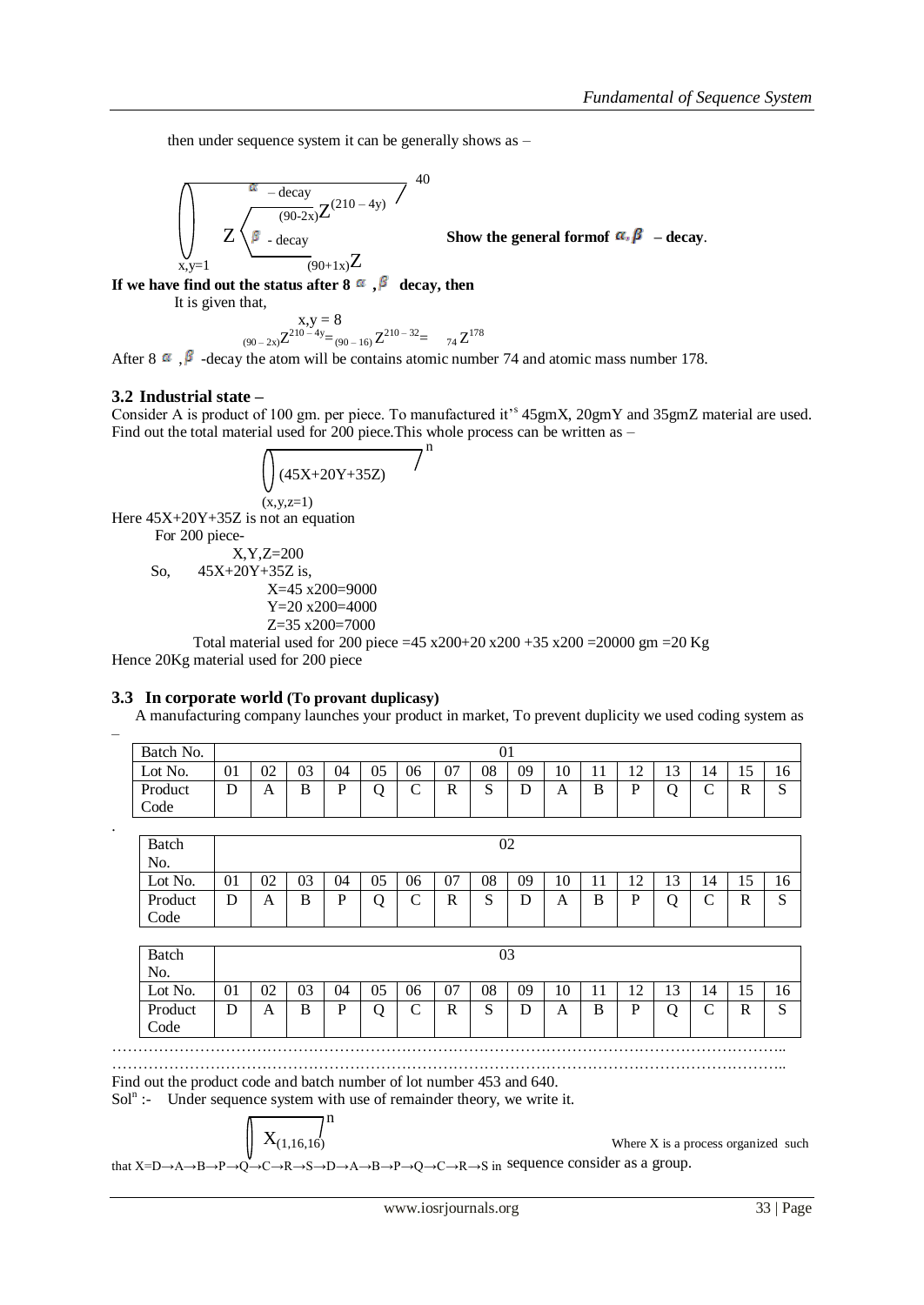For the Batch No. and lot code no. 453  $453 \div 16 = 28..5$ , so the lot number 453 is product of batch no 28 and lot code is Q. **3.4 Engineering & Technology** Example – The railway department prepare of a project to make up 100 km electric root with the help of 10,000 pole such as every five pole is master pole and all other pole is as general pole. Find out group and type of  $6372^{\text{th}}$ ,  $7575^{\text{th}}$ ,  $8387^{\text{th}}$  pole, considering 1 to 5 pole as a group.  $Sol<sup>n</sup>$ -Under sequence system with use of remainder theory, it can be written as  $-$ A, A, A, A, P, A, A, A, A, Z, ………  $1000 = \sqrt[S]{\begin{array}{c} 1000 \\ \longleftarrow \end{array}}$  $X: X = A, A, A, A, Z$  in sequence, S show every five poles as a master pole. There are total number of member under group  $= 5$ Status of  $6372^{\text{th}}$  pole - $6372 \div 5 = 1274.2$ When quotient have any remainder group  $=$  quotient  $+1$ group  $= 1274 + 1$  $= 1275$ Hence the 6372<sup>th</sup> pole will be under group 1275 and 2<sup>nd</sup> pole (2<sup>nd</sup> pole is A) For status of  $7575<sup>th</sup>$  pole,  $7575 \div 5 = 1515.0$ When quotient have no remainder. The group  $=$  quotient hence  $7575<sup>th</sup>$  pole is the member of group  $1515<sup>th</sup>$  and it is master pole Z. For status of  $8387<sup>th</sup>$  term  $8387 \div 5 = 1235..2$ When quotient contains any remainder then  $(qoiten+1)$  is the group number, so Group number  $= 1235 + 1$  $= 1236$ 

Hence,  $8387<sup>th</sup>$  pole is member of 1236 it will be  $2<sup>nd</sup>$  pole.

## **3.4.2 Engineering & Technology**

If there is a system contains many step of process such as  $x_1$ ,  $x_2$ ,  $x_3$ ,  $x_4$ ,  $x_5$ ,  $x_6$ ,  $x_7$ ,  $x_8$ ,  $x_9$ ,  $x_{10}$ ,  $P$ ,  $x_1$ ,  $x_2$ ,  $x_3$ ,  $x_4$ ,  $x_5, x_6, x_7, x_8, x_9, x_{10}$ , P, x<sub>1</sub>, x<sub>2</sub>, x<sub>3</sub>, x<sub>4</sub>, x<sub>5</sub>, x<sub>6</sub>, x<sub>7</sub>, x<sub>8</sub>, x<sub>9</sub>, x<sub>10</sub>, P x<sub>1</sub>, x<sub>2</sub>, x<sub>3</sub>, x<sub>4</sub>, x<sub>5</sub>, x<sub>6</sub>, x<sub>7</sub>, x<sub>8</sub>, x<sub>9</sub>,.....n Whose every  $11^{th}$  step is P as a head then this system can be represented as –

$$
\int x_{(1,10,11)}^{s} \, dx
$$

where x is a system such that  $x = x_1, x_2, x_3, x_4, x_5, x_6, x_7, x_8, x_9, x_{10}$ , Z consider as a group. Now find out the status of step of process  $25<sup>th</sup>$  and  $35<sup>th</sup>$ .

Solution for status of member number 25,

 $25 \div 11 = 2 \dots 3$ We know that if quotient contains any remainder,

group number  $=$  quotient  $+1$ group number  $= 2+1$ group number  $= 3$ Here remainder 3. So, group will be 3 & Type of process is  $x_3$ . Hence  $25<sup>th</sup>$  member exist group number 3 and member will x3 For Status of member number 33<sup>th</sup>  $33 \div 11 = 3.0$ We know that if quotient contains no remainder

 $Group number = quotient$ 

```
Groupnumber = 3
```
Here remainder zero. So, group will be 3 & Type of process is Z.

## **3.4.3 Engineering & Technology**

Consider a series  $-2$ , 4, 6, 8, - 10, 12, 14, 16, 18, - 20, ………… n times and it<sup>38</sup> every 5<sup>th</sup> term will be minus figure Now find out its  $432<sup>th</sup>$  and  $620<sup>th</sup>$  term.  $Sol<sup>n</sup>$ :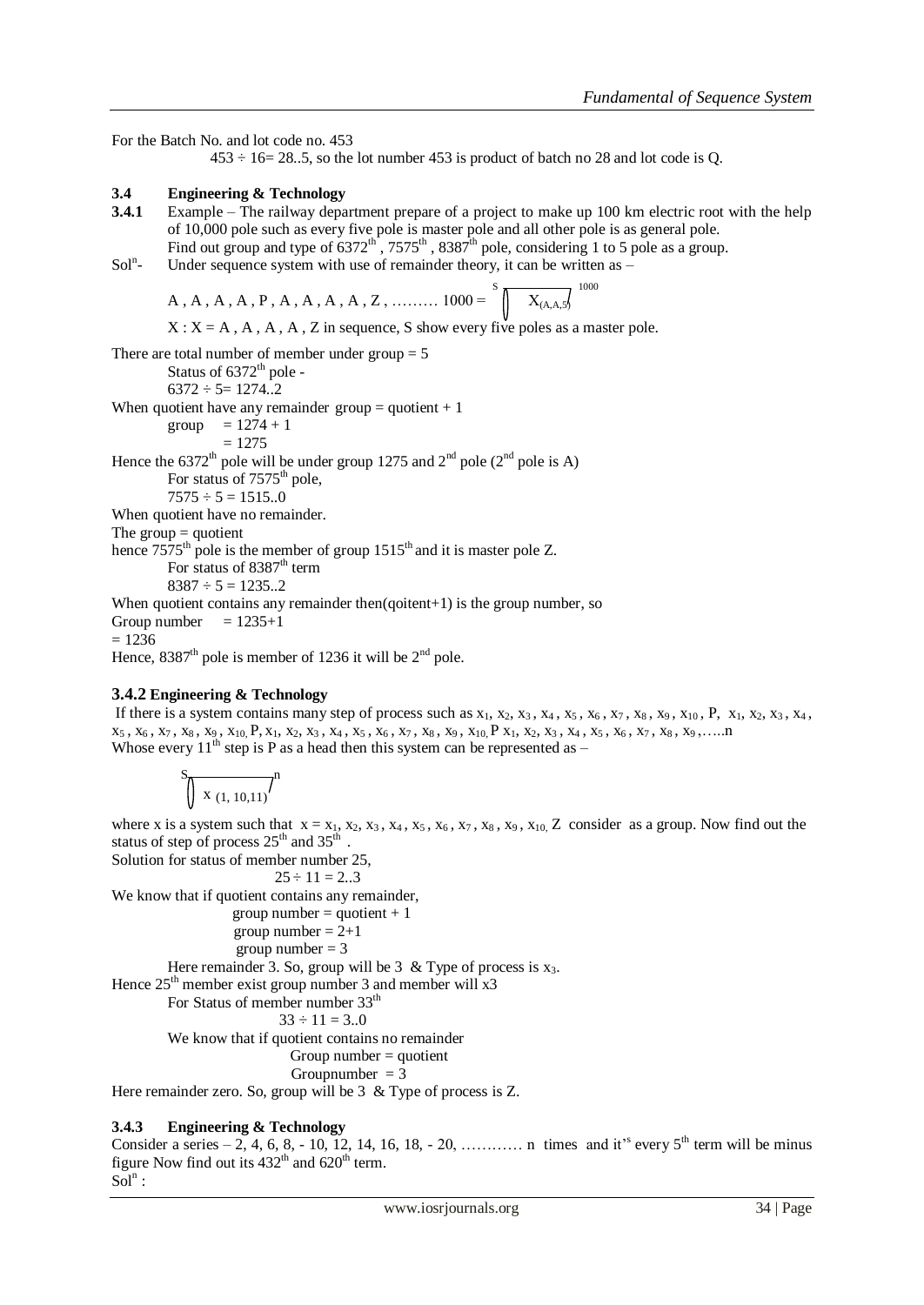$S_{\pi}$  n  $2X$  Where s shows that every 5<sup>th</sup> term of this system is as minus term.  $X=1$ For  $432<sup>th</sup>$  term using remainder concept.  $432 \div 5 = 86.2$  there is remainder two. So, it is not minus figure. Therefore, the position of  $432<sup>th</sup>$  term will be. given  $X = 432$ So,  $2X = 432 X 2 = 864$ hence it 432<sup>th</sup> terms will be 864. For  $620<sup>th</sup>$  term  $620 \div 5 = 124..0$ here remainder is zero hence it is under minus figure. given that  $X = 620$ So.  $2X = 620X2 = 1240$ hence the  $620<sup>th</sup>$  term will be  $(-1240)$ .

### **3.5 Distance, speed and time:-**

A Train have contained speed 80 km/hour. Find out the distance after 8 hour?  $Sol<sup>n</sup>$ : Under sequence system it can be written as -

$$
\int_{x=1}^{\infty} 80X \, \text{m}^n
$$

given that,

 $X = 8$  then,  $80 x 8 = 640 km$ 

The train have gone 640 Km after 8 hour.

### **3.6 Administration field**

A university declares your annual examination. The seating plan make up as – there are 16 rooms, 50 students in every room, 10 students in every column, total student are 768 as given below –

|                | $X_1$          | $X_1$        | $X_1$        | $\mathbf v$        | v              |
|----------------|----------------|--------------|--------------|--------------------|----------------|
| $\bigcap$      | $Y_{2}$        | $Y_3$        | $Y_{2}$      | $Y_3$              | $Y_3$          |
| $\mathcal{L}$  | $X_2$          | $X_2$        | $X_2$        | $X_2$              | $X_{2}$        |
|                | v              | v            | $\mathbf{v}$ | $\mathbf{v}$       | v              |
|                | $X_3$          | $X_3$        | $X_3$        | $X_3$              | $X_3$          |
| 6              | $\mathbf{Y}_2$ | $Y_2$        | $Y_2$        | $Y_2$              | $Y_2$          |
| $\overline{ }$ | $Y_4$          | $Y_4$        | $\mathbf{v}$ | $Y_4$              | $\mathbf{Y}_4$ |
| $\Omega$       | $X_5$          | $X_5$        | $X_5$        | $\mathbf{v}$<br>Δ5 | $X_5$          |
| $\Omega$       | $Y_5$          | $Y_5$        | $Y_5$        | $Y_5$              | $Y_5$          |
| 10             | $\mathbf{v}$   | $\mathbf{v}$ | $\mathbf{v}$ | T.Z                | $\mathbf{v}$   |

above is status of one room. Find out the status of  $437<sup>th</sup>$  and  $670<sup>th</sup>$  student. Here,

- 1-  $X_1$  mean student of B.Sc. I
- 2-  $X_2$  mean student of B.Sc. II
- $3- X_3$  mean student of B.Sc. III
- 4-  $X_4$  mean student of M.Sc. I
- 5-  $X_5$  mean student of M.Sc. II<br>6-  $Y_1$  mean student of B.A. I
- 6-  $Y_1$  mean student of B.A. I<br>7-  $Y_2$  mean student of B.A. II
- 7-  $Y_2$  mean student of B.A. II<br>8-  $Y_3$  mean student of B.A. III
- 8-  $Y_3$  mean student of B.A. III<br>9-  $Y_4$  mean student of M A I
- 9-  $Y_4$  mean student of M.A. I<br>10-  $Y_5$  mean student of M.A. II
- $Y_5$  mean student of M.A. II
- $Sol<sup>n</sup>$ : Under sequence system it can be written as –

$$
\int_{(1,10,5)} \left| Z \right|^{768}
$$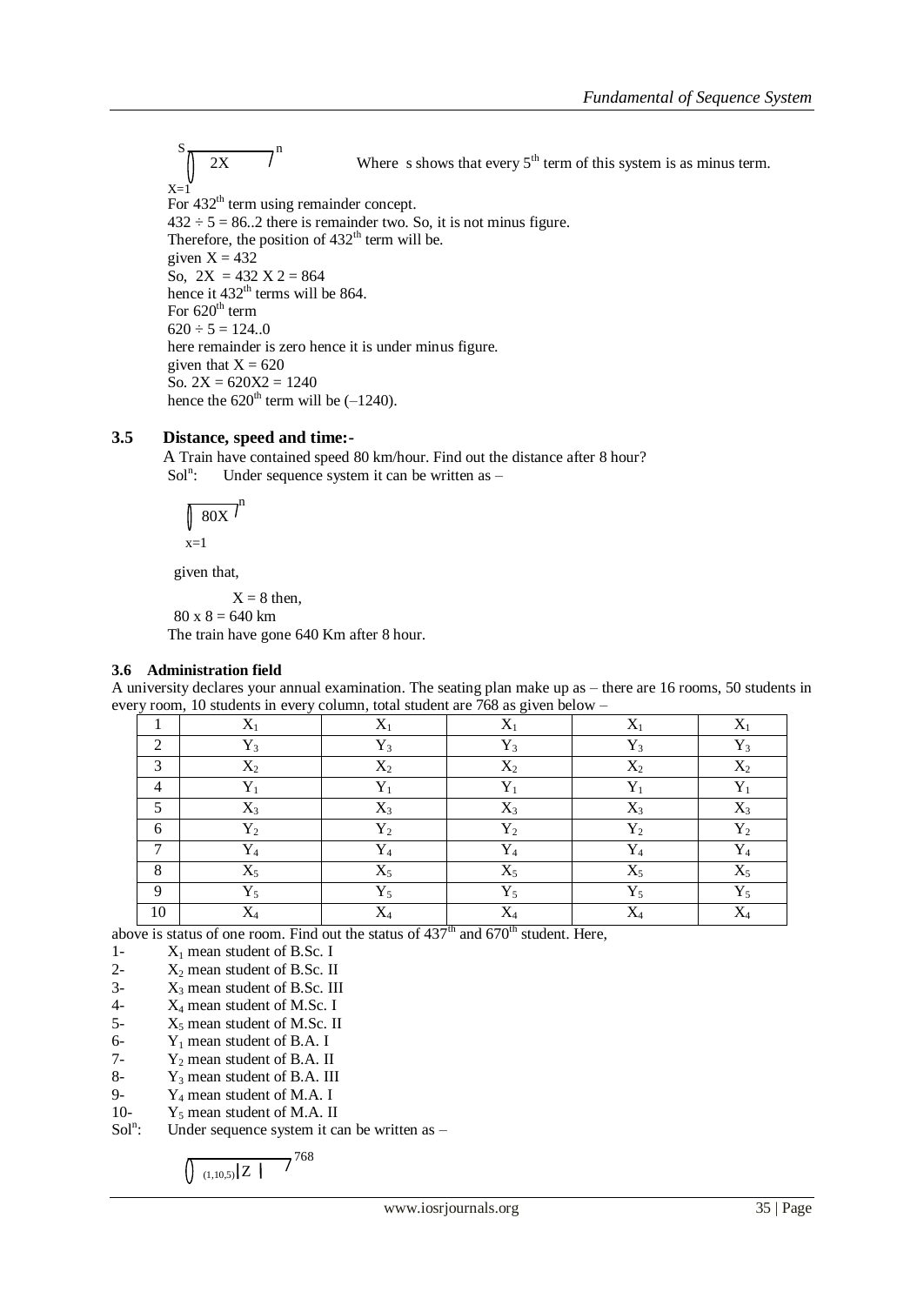Z: Z =  $X_1$ ,  $Y_3$ ,  $X_2$ ,  $Y_1$ ,  $X_3$ ,  $Y_2$ ,  $Y_4$ ,  $X_5$ ,  $X_4$  in sequence under first row. **For status of room, for 437th student.**  given that , Total number of student in room = 50 hence  $437 \div 50 = 8.37$ There qoitent contain remainder hence (qoitent+1) will be room number. So, qoitent+1 =  $8+1$  $= 9$ therefore student seated in room number 9. For column status – There are 10 student in a column, hence.  $37 \div 10 = 3.7$ So,the student seated in column number qoitent +  $1 = 3+1$  $= 4$ Hence the 437<sup>th</sup> student seated in room number 9, seat number 7<sup>th</sup> of column 4. For status of student number 670,  $670 \div 50 = 13..20$  $20 \div 10 = 2...00$ 

Hence the student status is, room number 14, column number 2, last student.

#### **3.7 Economics**



#### **4. Some other mathematical fundamental & Example-**

**4.**1 If there is a series such as 3, 9, 27, 81, ... in then under sequence system it can be written as -

$$
\sqrt{3^x}
$$

 $x=1$  Find out the status of 10th terms.

 **Solution-**

```
given that
x = 10hence
3^{10} = 3x3x3x3x3x3x3x3x3
3^{10} = 59049Hence the 10^{th} term of this series is 59049.
```
**4.2** A series  $2+4+6+8+10+12-14+16+18+20+22$  ………n whose  $7<sup>th</sup>$ ,  $80<sup>th</sup>$ ,  $108<sup>th</sup>$  terms under minus figure, it can be written as -

$$
\int_{x=1}^{s} \sqrt{2X} \, dx
$$

 $X:X = 2+4+6+8$  ..................... n, S shows that its  $7<sup>th</sup>$ ,  $80<sup>th</sup>$ ,  $108<sup>th</sup>$  term is under minus figure. Find out the  $67<sup>th</sup>$  &  $80<sup>th</sup>$  term of this series

**Solution-**

For  $67<sup>th</sup>$  term  $1<sup>st</sup>$  we check that it is not under  $7<sup>th</sup>$ ,  $80<sup>th</sup>$ ,  $\&$   $108<sup>th</sup>$  term. Given that  $X = 67$ Then  $2. X = 2X67 = 134$